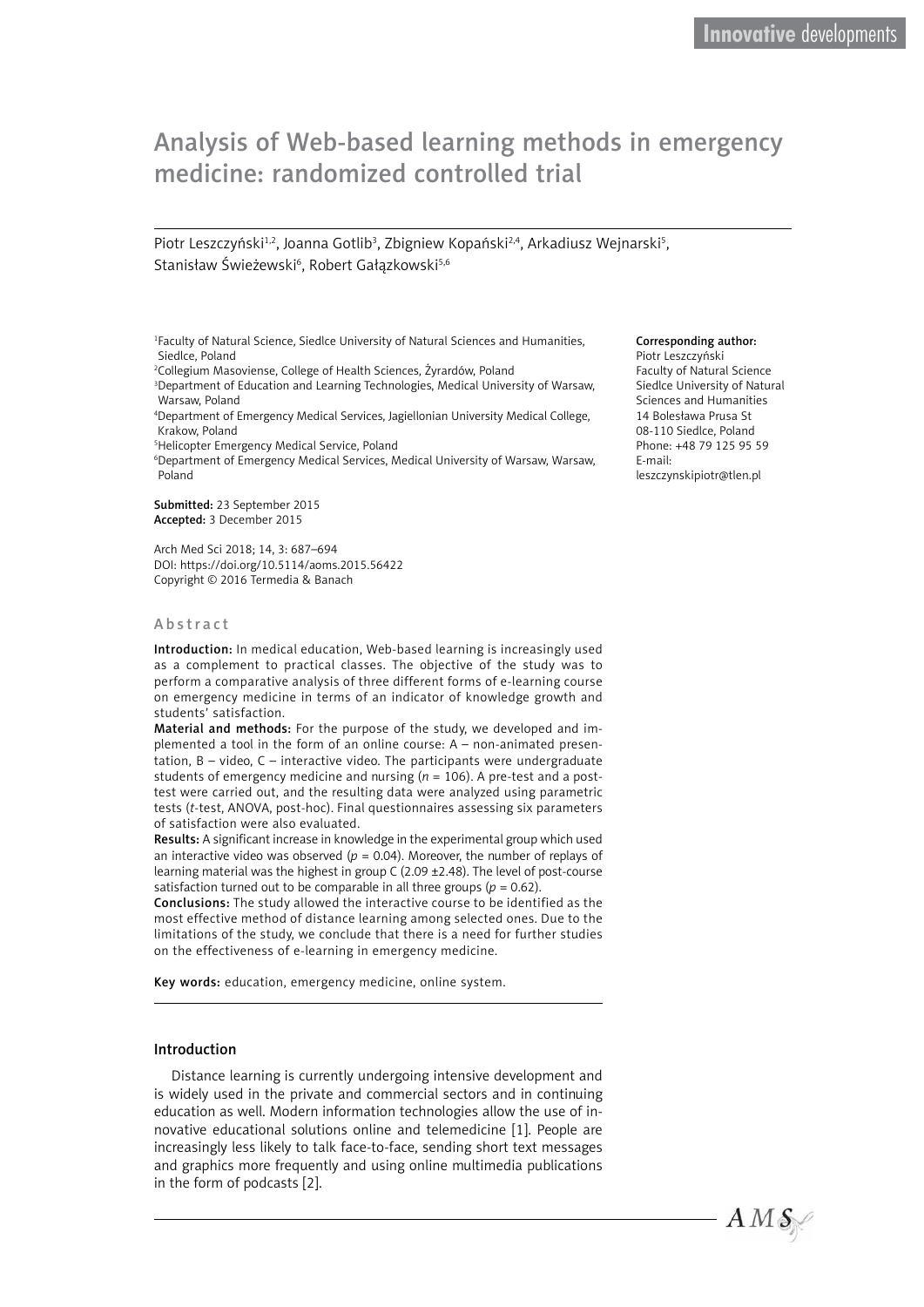e-Learning courses have become commonplace, because they allow savings on costs of training materials, travel, and training room rental and reduce instructors' working time [3]. When teaching practical subjects, e.g. resuscitation, socalled blended learning is more commonly used, in which students gain theoretical knowledge during online self-study while exercises are being performed using traditional methods together with the teacher [4]. There are numerous studies showing that e-learning is similarly or even more effective in comparison to traditional teaching [5]. Because the effectiveness of distance learning has already been proved, among the currently available techniques of e-learning one should search for the most effective one that satisfies the participant.

Education utilizing multimedia computers or portable computing devices enabling access to materials posted on a website is referred to as Web-based learning (WBL). During WBL one uses both synchronous mode real-time learning and asynchronous mode education at any time and any place, without the real participation of a teacher [6]. Digital resources are increasingly being used in higher education, including medical sciences. During self-study, students show more interest in acquiring knowledge from the Internet than from textbooks, especially through mobile applications [7]. Increasingly, different medical information is being sought; however, it does not always appear to be a reliable educational resource, particularly in the publicly available and free resources [8]. It is therefore necessary to care about high quality of educational resources shared online and prepare students for the changes likely to occur in the medical curriculum and in the marketplace [9].

There are few studies on the effectiveness of e-learning in emergency medicine, and for this reason, in the present study we attempted to analyze the effectiveness of three different forms of distance learning among students of emergency medicine and nursing. The objective of the study was to develop an e-learning tool which could significantly increase the indicator of knowledge growth among medical students, and which could also be assessed positively in terms of usefulness, participants' satisfaction, ease of use, and substantial and technical quality [10].

## Material and methods

### Participants and enrollment procedure

The study was conducted in 2015 between April and June at the College of Health Sciences in Żyrardów (Poland). Participants (*n* = 106) were part-time undergraduate students of emergency

medicine and nursing. Participation in the experiment was voluntary and students confirmed the willingness of anonymous participation by signing a consent form. Each participant was randomly assigned an individual number for the purpose of identification in the further course of the study.

Among the areas determining the effectiveness of e-learning courses, we could distinguish external factors (educational materials, forms of knowledge transmission, technologies) and internal factors (participant's predisposition). In order to ensure the objectivity of measurements, verification of participants' internal factors was made [11]:

- level of knowledge (W),
- declared level of competence in using information and communication technologies (ICT),
- declared experience in e-learning environment  $(F|F)$ .
- declared interest in the field of the course (ZAI),
- declared level of motivation to learn (MOT).

The level of knowledge of participants was determined based on a test (PRE-TEST) containing 30 single-answer questions with four variants of answers. Filling in the tests was supervised by a teacher ensuring self-reliance of students.

Electrotherapy included in the activity of emergency medicine performed by paramedics and nurses of the Polish Emergency Medicine System constituted the main research area.

Internal factors were analyzed by a five-point Likert scale: "Strongly disagree" (–2), "Disagree" (–1), "Do not know" (0), "Agree" (1) and "Strongly agree" (2). Among the participants' predispositions, ICT and MOT were considered as crucial [12], and therefore the participants were excluded from further study as the average in these two aforementioned factors was lower than zero on the  $-2/2$  scale.

After the preliminary verification, students enrolled in the study were randomly assigned to one of the following three groups: A – control group, B – first study group, C – second study group. Randomly assigned groups were compared using the *t*-distribution taking into account the internal predispositions consisting of 17 points:  $W - 1$  point,  $ICT - 6 points, ELE - 1 point, ZAI - 5 points, MOT$ – 4 points. In none of the internal factors analyzed were there observed statistically significant differences between groups at *p* < 0.05.

### Research tool

Three instructional materials were prepared according to the asynchronous WBL model, which is different in terms of the multimedia levels and interactivity. Each course was made available online in the "Zaption" system, which is an open source tool enabling the creation of e-learning courses, posting videos, adding interactive elements and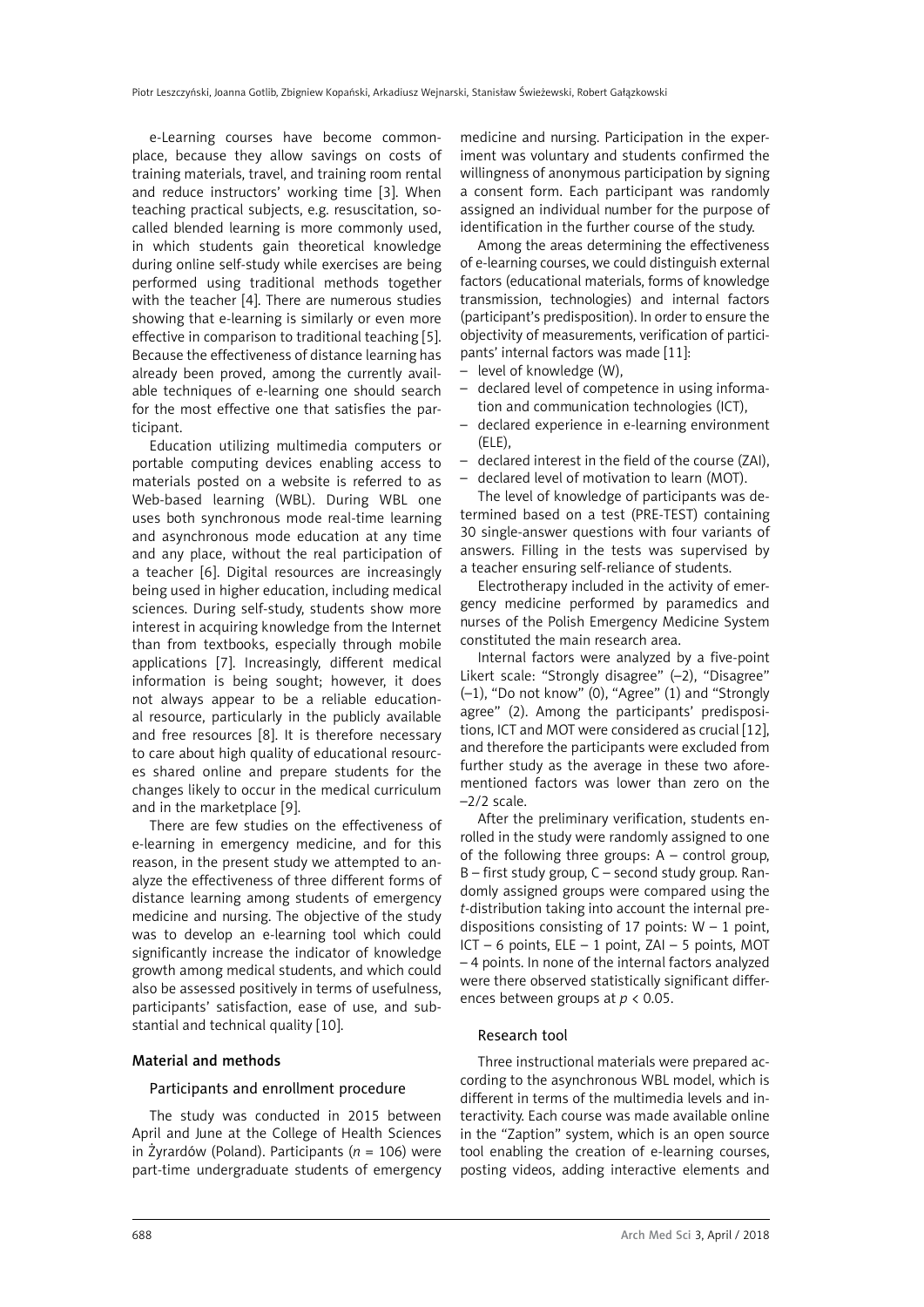analysis of participants' progress. The minimum requirement for the user's computer is a web browser, video player and soundcard.

The introductory part in each of the three forms of the course concerned motivation of the participant, outlining the benefits of implementing the proper procedure in cardiac arrest [13]. Course A constituted a presentation consisting of 45 slides containing text, tables, colorful graphics and pictures. No sound or motion graphics were used. Participants could return to selected slides using the navigation keys. Course B constituted video material containing slides, animations of ECG, demonstrations of medical operations performed by instructors and audio commentary of the narrator [14]. The film lasted 16 min and 30 s and had smooth navigation, a pause function and volume control. Course C was extended by the Learning By Asking (LBA) system to assess its learning effectiveness in comparison to non-interactive methods [15].

For this reason, we prepared video material included in course B, but extended by interactive elements requiring active participation during video replay. Twenty single-choice questions were developed with three variants of answers interrupting the replay, forcing the student to make a decision (Figure 1). After addressing the questions, the student immediately received the feedback with a comment. The time for addressing the question was unlimited.

During replay, the Zaption system showed the previously selected answer, enabling its change so that all of the tasks could be solved correctly and remembered. The navigation panel enabled smooth scrolling of the film, volume adjustment, pause and switch to any questions in the video material.

## Course of the study

When filling in the questionnaire and pre-test, each student received an individual participant number and web address in the process of random draw.

Moreover, respondents provided e-mail addresses to contact the teacher during the course. After the enrollment procedure and verification of internal factors, 103 individuals were enrolled in the study by random assignment to one of the three groups. On participants' websites, randomly chosen courses were made available for 7 days.

Students could use educational materials many times, at any time of day or night. A week before the final test, access to the course was closed to ensure comparable conditions for the formation of declarative memory of individuals under study. The POST-TEST and questionnaire on course satisfaction were carried out in the traditional class in the presence of the teacher.



Navigation panel

Figure 1. Asynchronous Web-based learning (WBL) course with the Learning By Asking (LBA) interactive system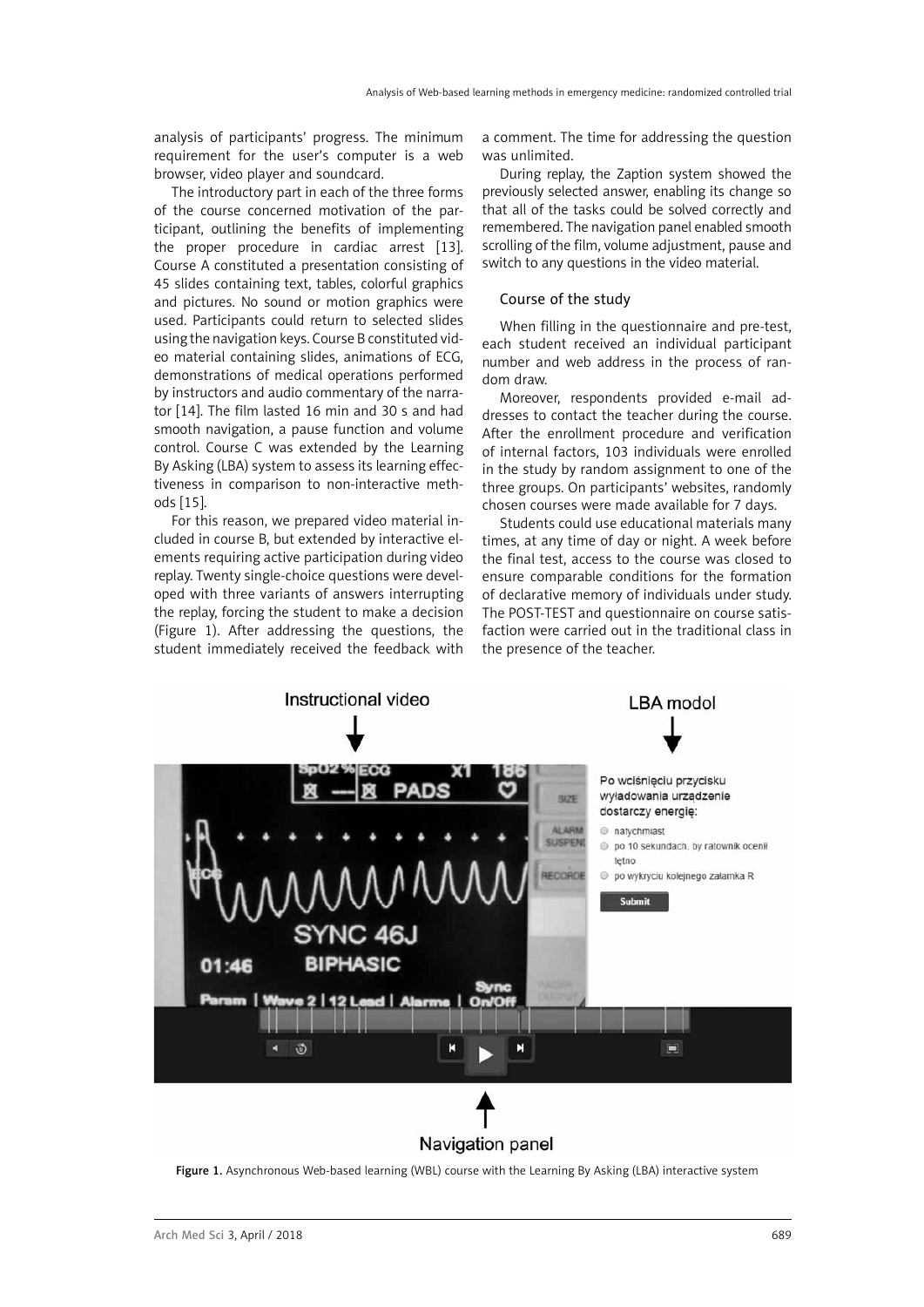### Statistical analysis

Based on the questionnaire and pre-test, demographic characteristics of students, self-assessment of internal factors and the level of knowledge within the scope of the course were defined. For further analysis, we selected the participants who met the inclusion requirements and who logged into the course at least once during its availability ( $n = 94$ ). Comparison of study groups in terms of knowledge growth and satisfaction was performed by analysis of variance (ANOVA) and multiple comparison analysis (post-hoc) [16]. Satisfaction with the e-learning course was examined using six questions, the possibility of addressing the questions using a five-point Likert scale [17] and one open question allowing the student to comment freely. The POST-TEST was carried out analogously to the preliminary test, modifying the questions so that they were not identical but showed similarity. The development of knowledge was calculated from the following formula [18]:  $W = [(PRE - POST)/(MAX - PRE)] \times 100\%$ , where *W* – growth in the knowledge indicator, *PRE* – test result before the course, *POST* – test result after the course, *MAX* – maximum number of points possible to gain.

Data related to the number of unique logs and replays, hours of activity, and technical information of web browsers used were obtained from the Zaption platform and Gostats.com – publicly available supporting statistics.

### Results

# Users

The study consisted of 106 students, including students of emergency medicine  $(n = 72)$  and nursing  $(n = 34)$ , 35 women and 71 men with an average age of 30  $\pm$ 7.1 years. Demographic data show that 72.6% of respondents live in an urban area, and the vast majority (96.2%) have regular access to the Internet. From the selected 24 nurses and 70 paramedics ( $n = 94$ ), we identified three groups which accounted for  $A = 30$  (8 nurses and 22 paramedics),  $B = 32$  (8 nurses and 24 paramedics), and  $C = 32$  individuals (8 nurses and 24 paramedics). On course websites, we registered a total of 194 unique visits, usually in the afternoon (Figure 2).

We analyzed 111 computer systems used by participants in unique sessions. The most commonly used operating systems were Windows 8 (43.2%) and Windows 7 (25.2%). We also reported logins from systems such as Android (12.6%), Windows 8.1 (10.8%), Linux (2.7%), Windows XP (1.8%), Windows Vista (1.8%), iOS (0.9%) and Mac OS (0.9%). Among four browsers used, Chrome with a resolution of 1366 × 768 was used in 75.7% of cases and browsers such as Firefox (15.3%), Safari (8.1%), and Internet Explorer (0.9%) were far less common. Cookie files and Java applets were accepted in 108 and 94 browsers, respectively.

## Satisfaction

There were no statistically significant differences (at *p* < 0.05) between groups when evaluating the average satisfaction after completion of the course (Table I).

Adopting Student's *t*-test to compare each of six variants of answers individually demonstrated no statistically significant differences. Respondents who had to choose one out of five values (from  $-2$  to  $+2$ ) ever assigned a negative value. The highest average in each question was obtained in group C, while the lowest was reported for group B (Table II). The same average (1.63) was observed for groups B and C for the question concerning the ease of use of the course (PEUO), as indicated in the table with bold font. Noteworthy is the fact that the lowest scores in all three groups were assigned for teaching effectiveness (PTE), as underlined in Table II.

### Knowledge

Students replayed teaching materials 1.79 times on average, within each group:  $A - 1.53$ 



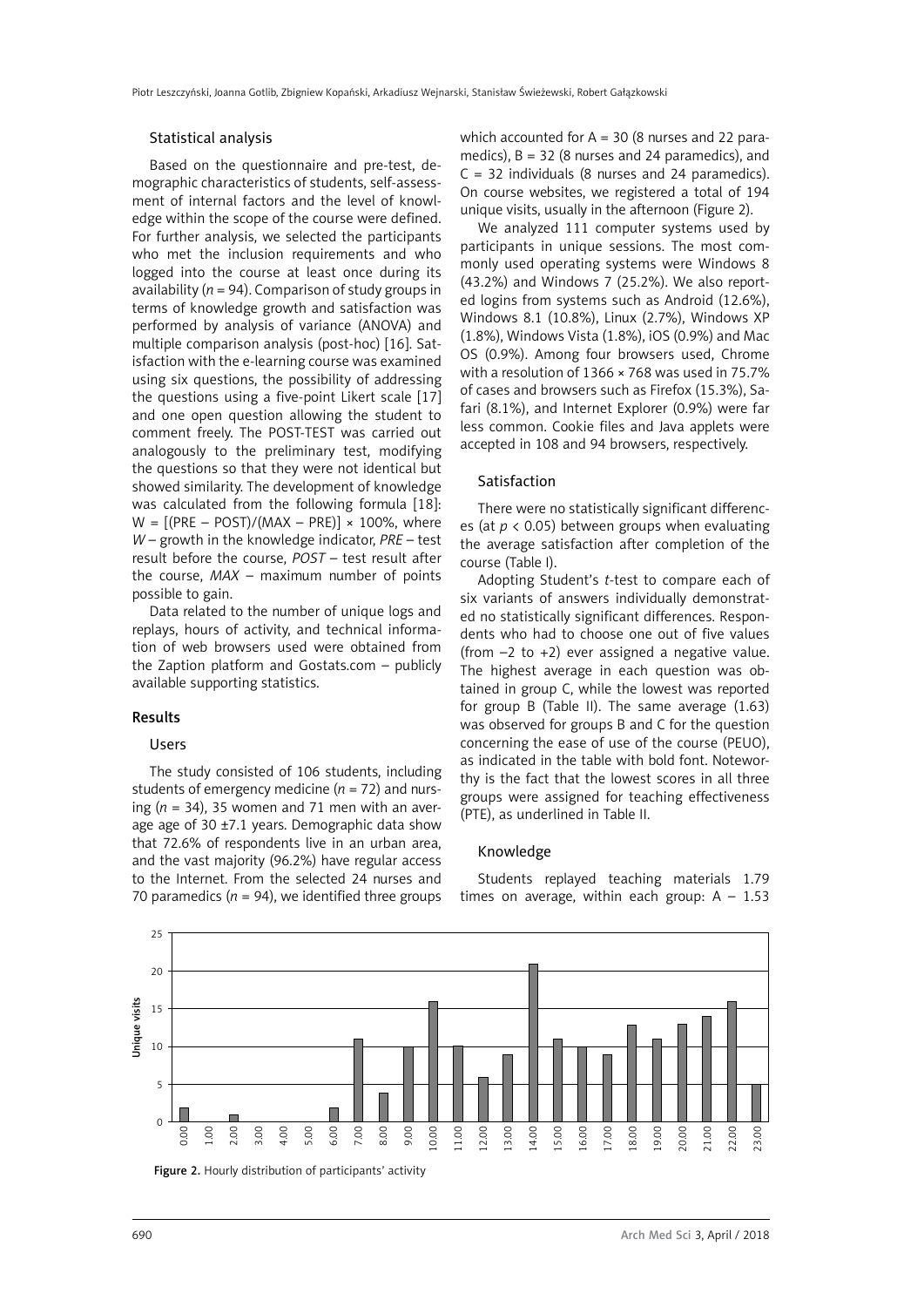| Average satisfaction |                  |       |         |           |         |        |  |
|----------------------|------------------|-------|---------|-----------|---------|--------|--|
| Groups               | $\boldsymbol{N}$ | Sum   | Average | Variation |         |        |  |
| A                    | 30               | 46.00 | 1.53    | 0.21      |         |        |  |
| B                    | 32               | 46.33 | 1.45    | 0.22      |         |        |  |
| C                    | 32               | 50.00 | 1.56    | 0.26      |         |        |  |
| Analysis of variance |                  |       |         |           |         |        |  |
| Source               | SS               | df    | MS      | F         | P-value | F-test |  |
| Between subjects     | 0.23             | 2     | 0.11    | 0.49      | 0.62    | 3.10   |  |
| Between measures     | 21.09            | 91    | 0.23    |           |         |        |  |
| Total                | 21.31            | 93    |         |           |         |        |  |

Table I. Results of ANOVA for satisfaction of study participants



Table II. Average evaluation of participants' satisfaction

 $\pm 1.55$ , B - 1.72  $\pm 1.80$ , C - 2.09  $\pm 2.48$ . In the vast majority of cases, the percentage indicator of knowledge growth was a positive value, and only in 12 cases did it turn out to be negative. In one-way ANOVA, a statistically significant difference between the analyzed groups was observed (Table III). Moreover, a statistically significant difference  $(p = 0.03)$  in knowledge growth between nurses (*W* = 38.18%) and paramedics (*W* = 27.16%) was reported.

The highest average (39.92%) was obtained for the students from group C containing an interactive movie, and the lowest (23.40%) for those from group B containing a movie without interactivity. In order to determine the inter-group relationships, post-hoc analysis was performed and as a result a statistically significant difference between groups B and C at *p* < 0.05 was observed (Table IV).

#### Discussion

The objective of the study was development, implementation and evaluation of an e-learning course in the field of electrotherapy emergency. Teaching and learning materials were divided into four chapters: automatic external defibrillation, manual defibrillation, cardioversion, and electrostimulation. Workflow was based on the guidelines of the European Resuscitation Council and consulted with specialists in emergency medicine. The open source platform on which the courses were implemented was chosen based on the ease of use for the user and technical quality as well.

In the vast majority of cases, students used computers with the most recent Windows and Linux operating systems, and currently Android for example is the most widespread system dedicated to mobile devices [19]. In individual cases, one reported logging on to a particular course even from three different devices, which may indicate the continuation of studies beyond the place of residence of the respondents.

A total of four e-mails regarding the lack of access to the course were received. Techni-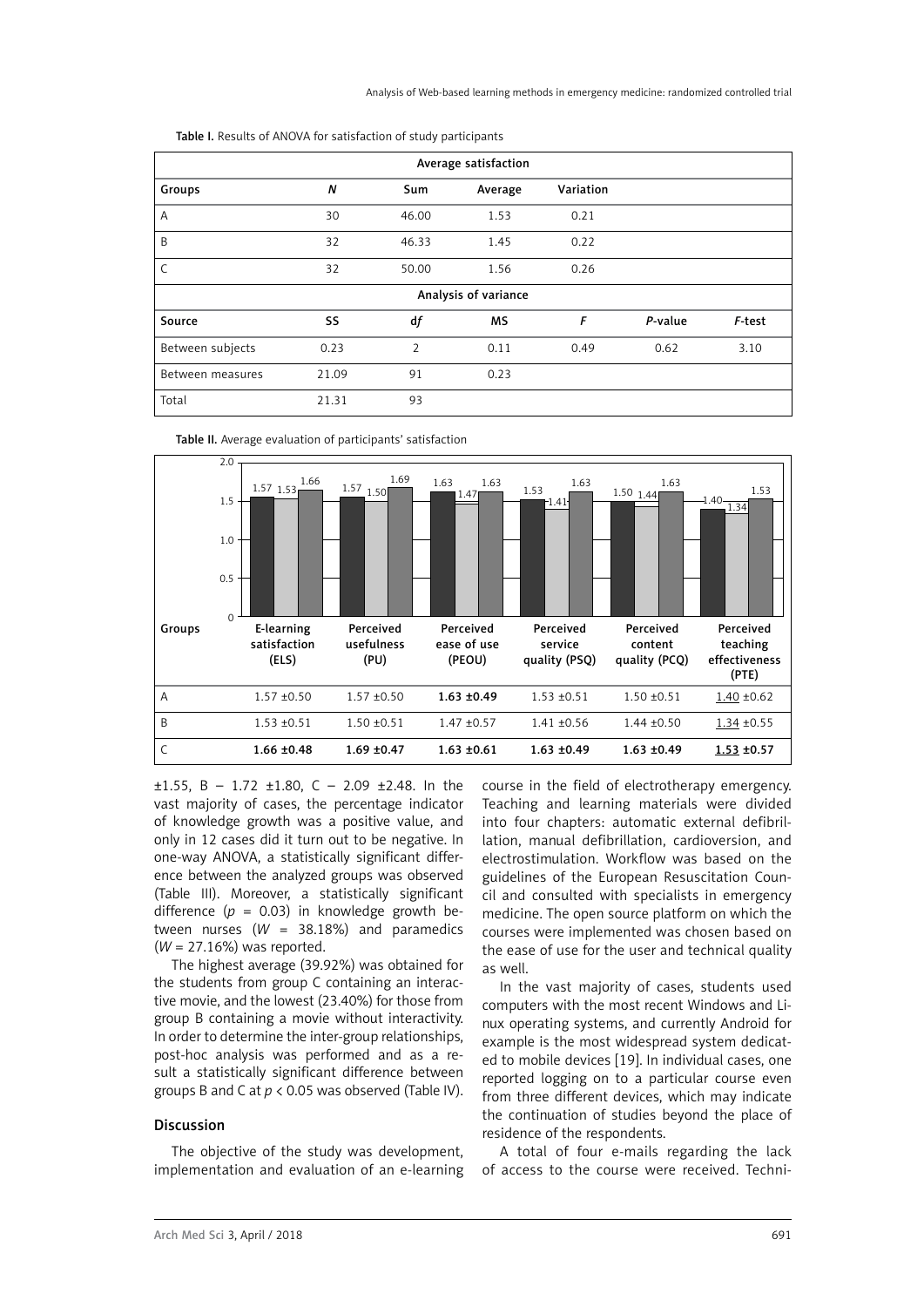| Indicator of knowledge growth |      |                |           |           |         |        |  |
|-------------------------------|------|----------------|-----------|-----------|---------|--------|--|
| Groups                        | N    | Sum            | Average   | Variation |         |        |  |
| A                             | 30   | 7.79           | 0.26      | 0.07      |         |        |  |
| B                             | 32   | 7.49           | 0.23      | 0.08      |         |        |  |
| C                             | 32   | 12.77          | 0.40      | 0.09      |         |        |  |
| Analysis of variance          |      |                |           |           |         |        |  |
| Source                        | SS   | df             | <b>MS</b> | F         | P-value | F-test |  |
| Between subjects              | 0.50 | $\overline{2}$ | 0.25      | 3.26      | 0.04    | 3.10   |  |
| Between measures              | 7.01 | 91             | 0.08      |           |         |        |  |
| Total                         | 7.51 | 93             |           |           |         |        |  |

Table III. ANOVA performed for indicator of knowledge growth among study participants

Table IV. Post-hoc analysis performed for indicator of knowledge growth among study participants

| Groups |      | в    |
|--------|------|------|
|        | 0.70 | -    |
|        | 0.05 | 0.02 |

cal problems were solved by recommending a change in the settings of web browsers. Statistics have shown that not all browsers accepted cookies and Java applets, so this fact can be considered as a possible cause of the occurrence of errors. The analysis of hourly distribution of activity of course participants confirms that one of the main advantages of e-learning is elasticity of the study period [20] as evidenced by the registered views even during late-night hours. Taking this into account, it can be concluded that the implementation of an e-learning course was successful.

Participants' satisfaction was comparable in all groups; however, the indicator of knowledge growth was significantly different. The best result was achieved by students from experimental group C, who studied with interactive video. In this group, the most frequent replays of the course were also reported, which highlights increased interest among participants. This confirms the experience of other authors, who claim that people learn better when they independently discover knowledge and control the speed of learning [21]. The lowest growth in the knowledge indicator was demonstrated by participants from experimental group B, who learned from a non-interactive video. This result is 3% worse than the result obtained in control group A, in which students absorbed knowledge from slides without any elements of animation, sound or interactivity.

Probably, when replaying an instructional video, not all information contained in it was saved

because of the lack of pauses and replays stimulating concentration. Therefore, one does not confirm the result observed by other authors which showed that the use of materials containing sound, graphics and animation causes increased knowledge absorption among medical students under study [22]. The statistically significant difference in the increase of knowledge absorption in a group of nurses and paramedics suggests the possibility of the occurrence of a confounding factor. However, even the distribution of nursing students ensured by randomization reduces the likelihood of such an effect.

The final questionnaires also provided interesting results. Among six sections of questions on the course, students gave the lowest scores for the effectiveness of teaching even in group C, where the progress of knowledge was reported to be the greatest. Among study participants, the low sense of efficacy in acquiring knowledge through e-learning is striking. When analyzing the questionnaires, attention is drawn to the fact that the proportion of self-evaluation of teaching effectiveness in particular groups is relative to the proportion of the obtained results from the POST-TEST. It proves a directly proportional relationship between actual progress of knowledge and self-evaluation of study participants. During further studies, it is worth assessing whether the inclusion of the post-test in an e-learning course online with feedback option, or the implementation of "blended learning", would improve the sense of effectiveness of learning among participants, as evidenced in the literature [23].

Students gave only two comments when filling in the questionnaire: "More activating questions, and additionally the view of a patient" and "problems when trying to re-play". In addition to the technical problem, we also suggested the expansion of the interactive course, which should be considered in further studies. In the literature,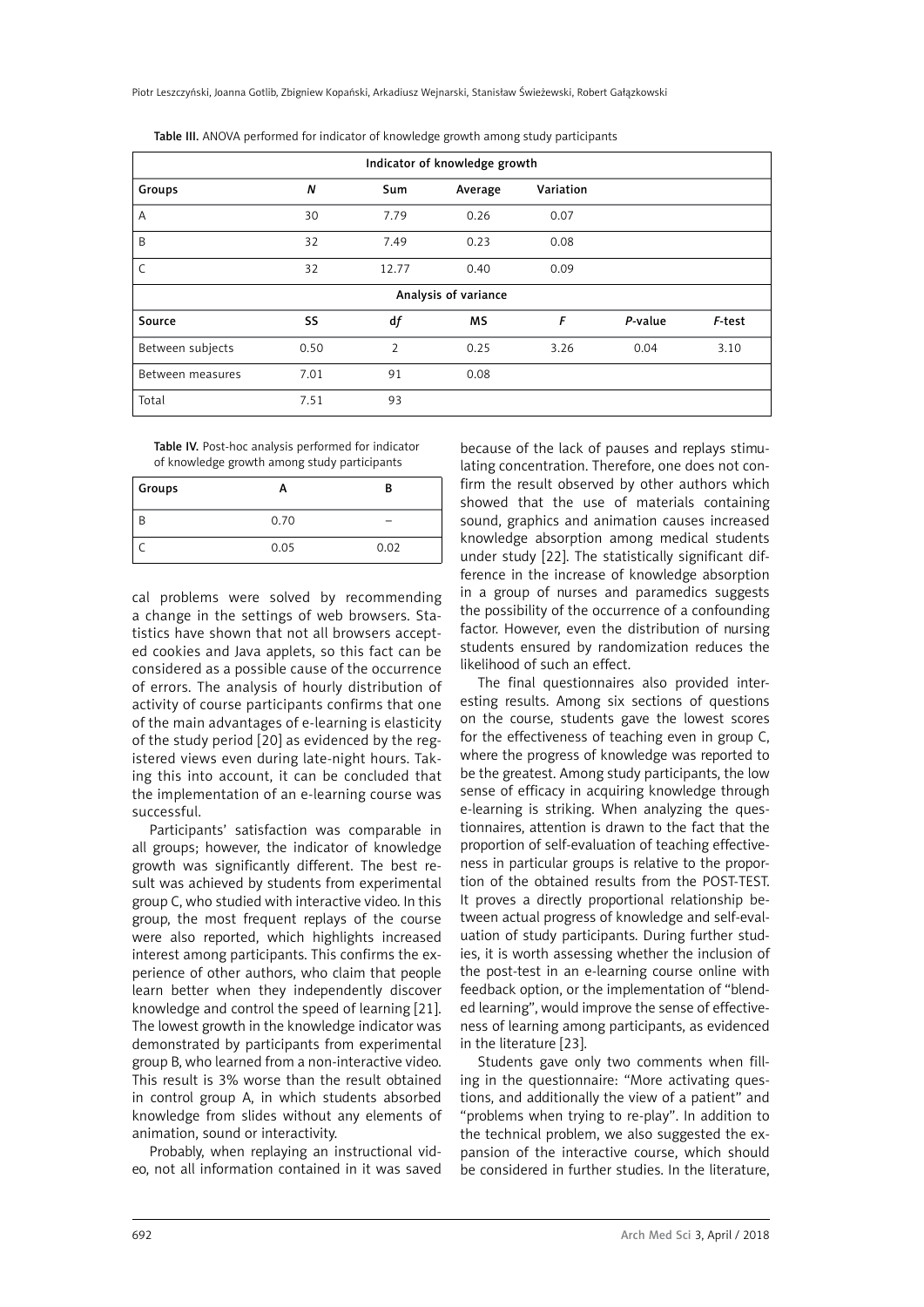we could find evidence for positive intensification of the learning process for medical professionals when using dynamic learning environments, such as non-computer games [24].

The conducted study provides some empirical evidence on the importance of interactivity in WBL methods. The experiment was limited to a shortterm course on electrotherapy in emergency medicine. The study group consisted of students of medical sciences, and was quite carefully selected in order to avoid the impact of factors determining the process of learning. We failed to avoid technical problems, which is one of the major barriers in e-learning. However, we implemented well-designed and standardized educational material at low costs of implementation [25]. Despite the promising results indicating the superiority of interactive forms of WBL, further studies are needed to eliminate the restrictions, which may affect the final result. Higher finances would allow to improve the quality of technical tools. The study group should be more numerous and include students of other medical faculties.

Undoubtedly, e-learning enables fast, efficient, and cost-effective creation and delivery of teaching materials [26]. However, the form of content transfer is extremely important; it needs to be tailored to participants' needs. Interactive online courses could play a role in promoting health education programs and connect schools to current social reality [27]. The satisfaction of study participants estimated at 1.51 points on average (on a scale from –2 to 2) confirms the conclusions made by authors claiming that e-learning is not currently treated as a replacement of traditional forms in medical education, but as a complement to them, providing many research possibilities [28].

In conclusion, the conducted study confirms that individuals who possess appropriate computer skills and motivation show significant progress in learning when using interactive e-learning methods. In this method, there were also reported the most frequent replays of the course, which highlights increased interest among participants The lowest growth in the knowledge indicator was demonstrated by learning from non-interactive video. Non-animated presentations, audio-visual films and interactive video used in the context of asynchronous Web-based learning are not significantly different in terms of perceived satisfaction among medical students. Students benefit from Web-based learning usually in the afternoon and evening. There is a need for further objective research to determine the most effective method of distance learning.

### Conflict of interest

The authors declare no conflict of interest.

References

- 1. Zamarrón C, Morete E, González F. Telemedicine system for the care of patients with neuromuscular disease and chronic respiratory failure. Arch Med Sci 2014; 10: 1047-51.
- 2. Hargis J. A second life for distance learning. Turk Online J Distance Educ 2008; 9: 57-63.
- 3. Clark RC, Mayer RE. e-Learning and the Science of Instruction: Proven Guidelines for Consumers and Designers of Multimedia Learning. John Wiley & Sons, San Francisco 2011.
- 4. [Thomson NM](http://www.ncbi.nlm.nih.gov/pubmed/?term=Thomson%20NM%5BAuthor%5D&cauthor=true&cauthor_uid=22151673), [Campbell DE](http://www.ncbi.nlm.nih.gov/pubmed/?term=Campbell%20DE%5BAuthor%5D&cauthor=true&cauthor_uid=22151673), [O'Leary FM.](http://www.ncbi.nlm.nih.gov/pubmed/?term=O%27Leary%20FM%5BAuthor%5D&cauthor=true&cauthor_uid=22151673) Teaching medical students to resuscitate children: an innovative twopart programme. Emerg Med Australas 2011; 23: 741-7.
- 5. [Krogh LQ](http://www.ncbi.nlm.nih.gov/pubmed/?term=Krogh%20LQ%5BAuthor%5D&cauthor=true&cauthor_uid=25680824), [Bjørnshave K](http://www.ncbi.nlm.nih.gov/pubmed/?term=Bj%C3%B8rnshave%20K%5BAuthor%5D&cauthor=true&cauthor_uid=25680824), [Vestergaard LD](http://www.ncbi.nlm.nih.gov/pubmed/?term=Vestergaard%20LD%5BAuthor%5D&cauthor=true&cauthor_uid=25680824), et al. E-learning in pediatric basic life support: a randomized controlled non-inferiority study. Resuscitation 2015; 90: 7-12.
- 6. Kuźmicz K, Skrzydlewski W. Metodologiczny kontekst badania E-learningu. In: Media Kultura Edukacja. Skrzydlewski W, Dylak S (eds.). Wydawnictwo UAM, Poznań 2012; 81-102.
- 7. [Gutmann J,](http://www.ncbi.nlm.nih.gov/pubmed/?term=Gutmann%20J%5BAuthor%5D&cauthor=true&cauthor_uid=25849565) [Kühbeck F](http://www.ncbi.nlm.nih.gov/pubmed/?term=K%C3%BChbeck%20F%5BAuthor%5D&cauthor=true&cauthor_uid=25849565), [Berberat PO](http://www.ncbi.nlm.nih.gov/pubmed/?term=Berberat%20PO%5BAuthor%5D&cauthor=true&cauthor_uid=25849565), Fischer MR, Engelhardt S, Sarikas A. Use of learning media by undergraduate medical students in pharmacology: a prospective cohort study. [PLoS One](http://www.ncbi.nlm.nih.gov/pubmed/25849565) 2015; 10: e0122624.
- 8. [Zschorlich B,](http://www.ncbi.nlm.nih.gov/pubmed/?term=Zschorlich%20B%5BAuthor%5D&cauthor=true&cauthor_uid=26028452) [Gechter D,](http://www.ncbi.nlm.nih.gov/pubmed/?term=Gechter%20D%5BAuthor%5D&cauthor=true&cauthor_uid=26028452) [Janßen IM,](http://www.ncbi.nlm.nih.gov/pubmed/?term=Jan%C3%9Fen%20IM%5BAuthor%5D&cauthor=true&cauthor_uid=26028452) et al. Health information on the Internet: who is searching for what, when and how? Z Evid Fortbild Qual Gesundhwes 2015; 109: 144-152.
- 9. Schaller B. Medical education and the Bologna process. Arch Med Sci 2007; 3: 3-4.
- 10. Sun PC, Tsai RJ, Finger G, et al. What drives a successful E-learning? An empirical investigation of the critical factors influencing learner satisfaction. Computers & Education 2008; 50: 1183-202.
- 11. Bizon W. Trafność i rzetelność pomiarów poprzedzających badanie efektywności szkoleń e-learningowych. E-mentor 2010; 5: 23-8.
- 12. Półjanowicz W, Latosiewicz R, Kulesza-Brończyk B, et al. The effectiveness of education with the use of e-learning platform at the Faculty of Health Sciences, Medical University of Białystok. Stud Logic Grammar Rhetoric 2011; 25: 59-172.
- 13. [Ying Liaw](http://www.ncbi.nlm.nih.gov/pubmed/?term=Liaw%20SY%5Bauth%5D) S, [Fun Wong](http://www.ncbi.nlm.nih.gov/pubmed/?term=Wong%20LF%5Bauth%5D) L, [Wai-Chi Chan](http://www.ncbi.nlm.nih.gov/pubmed/?term=Chan%20SW%5Bauth%5D) S, et al. Designing and evaluating an interactive multimedia Webbased simulation for developing nurses' competencies in acute nursing care: randomized controlled trial. J Med Internet Res 2015; 17: e5.
- 14. [Bridge](http://www.ncbi.nlm.nih.gov/pubmed/?term=Bridge%20PD%5Bauth%5D) P, [Jackson](http://www.ncbi.nlm.nih.gov/pubmed/?term=Jackson%20M%5Bauth%5D) M, [Robinson](http://www.ncbi.nlm.nih.gov/pubmed/?term=Robinson%20L%5Bauth%5D) L. The effectiveness of streaming video on medical student learning: a case study. Med Educ Online 2009; 14: 11.
- 15. [Zhang](http://www.sciencedirect.com/science/article/pii/S0378720605000170) D. Interactive multimedia-based E-learning: a study of effectiveness. Am J Dist Educ 2005; 19: 149-62.
- 16. [Zhang](http://www.sciencedirect.com/science/article/pii/S0378720605000170) D, Zhou L, [Briggs](http://www.sciencedirect.com/science/article/pii/S0378720605000170) R, Nunamaker J. Instructional video in e-learning: assessing the impact of interactive video on learning effectiveness. [Information & Manage](http://www.sciencedirect.com/science/journal/03787206)[ment](http://www.sciencedirect.com/science/journal/03787206) 2006; 43: 15-27.
- 17. Olaniran B. Cases on successful E-learning practices in the developed and developing world: methods for the global information economy. Information Science Reference 2010.
- 18. Bramley P. Ocena efektywności szkoleń. Wolters Kluwer Polska, Warsaw 2011.
- 19. Chien CF, Lin KY, Yu API. [User-experience of tablet op](http://www.sciencedirect.com/science/article/pii/S0360835214001260)[erating system: an experimental investigation of Win](http://www.sciencedirect.com/science/article/pii/S0360835214001260)[dows 8, iOS 6, and Android 4.2.](http://www.sciencedirect.com/science/article/pii/S0360835214001260) Computers & Industrial Engineering 2014; 73: 75-84.